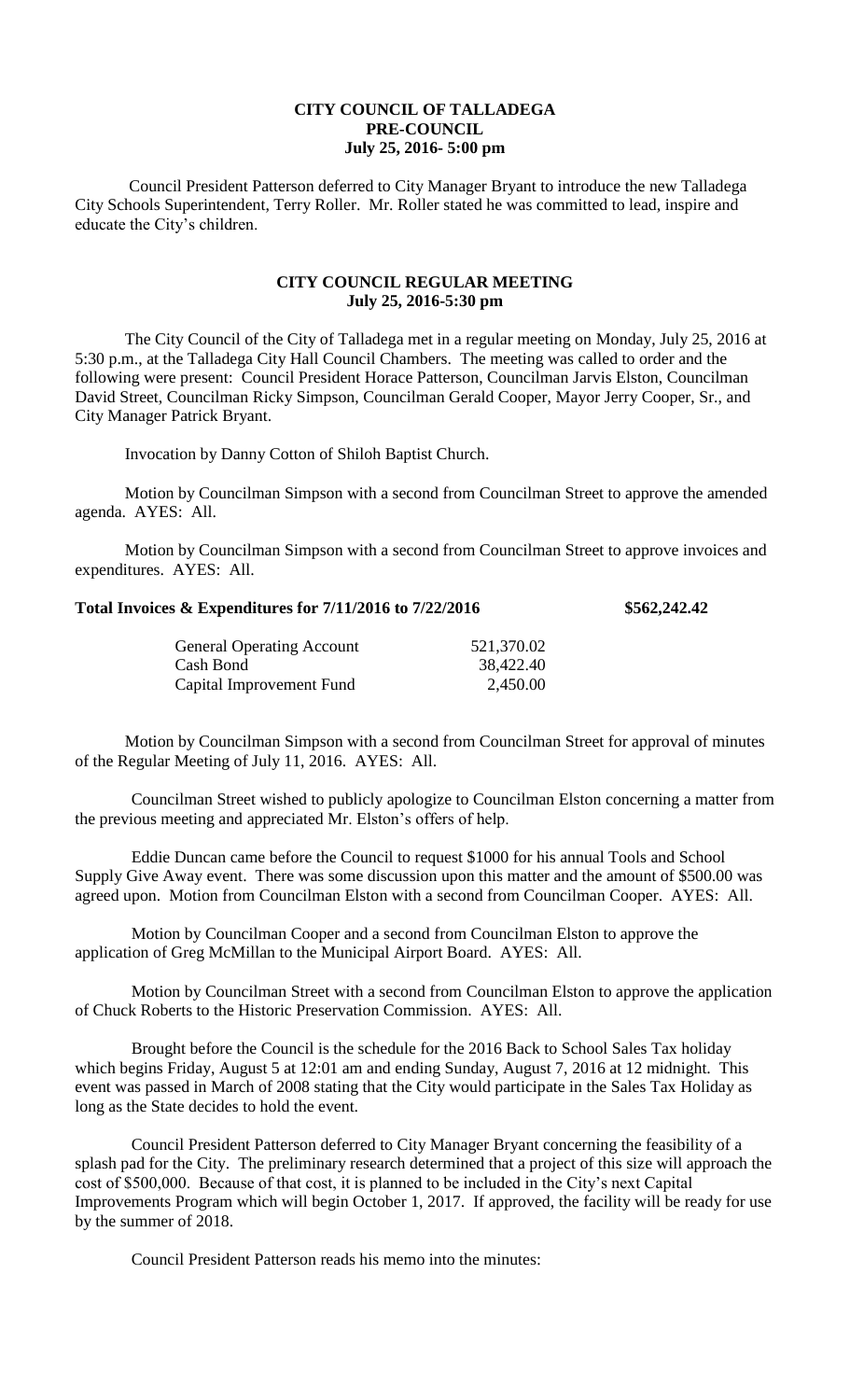"Gentlemen, as you know we are currently engaged in a very important process, a classification study to improve and enhance the operation of our organization which will include an adjustment to our current pay scale ensuring that our employees and any future employees will be compensated competitively with surrounding communities. However, we should also be sensitive to the fact that our organization cannot reach heights greater than its leadership. In light of this and in order to maintain the proper image for the City of Talladega, we know we must continue with a strong leader at the top of our organization. Following discussion with City Manager Bryant regarding his intent to enter into a new contract for employment as Talladega City Manager, I am recommending the Council form a subcommittee consisting of myself and Councilman Street to negotiate in good faith with Mr. Bryant to bring forward a mutually beneficial contract before the Council for approval at a future date. I have discussed the matter with City Attorney O'Brien and have been assured that the format for negotiations. I have recommended is legal and in no way violates the State of Alabama Open Meetings Law."

There was some discussion upon this matter. Motion from Councilman Cooper with a second from Councilman Street to approve the subcommittee for the City Manager Contract Negotiations to comprise of Councilman Street and Council President Patterson. AYES: All.

**Resolution #3873-#3890** authorizing weed abatement liens

**Resolution #3891** to adopt the Talladega County Hazard Mitigation Plan – 2015 Plan Update.

**Resolution #3892** to adopt a service agreement with InSite Engineering to provide various professional and engineering services at a cost not to exceed \$15,000 per month.

Motion by Councilman Elston with a second from Councilman Simpson for the approval of Resolutions #3873 to Resolution #3892. Roll Call. AYES: All.

**Resolution #3893** to approve a contract with Waites Construction for resurfacing of walking tracks at Amanda Bingham, Duncan Pinkston and Edythe Sims Parks and the basketball court at Amanda Bingham Park for a cost of \$59,300.00.

Motion by Councilman Cooper with a second from Councilman Simpson to approve Resolution #3893. Roll Call. AYES: All.

**Resolution #3894** to approve a contract with InSite Engineering for walking track pavement inspection services for a cost of \$7,250.00.

Motion by Councilman Street with a second from Councilman Cooper to approve Resolution #3894. Roll Call. AYES: All.

**Resolution #3895** to approve a contract with Neel-Schaffer for the Otts Building for design detailing the structural support system of a new roof system and reinforcement of the existing masonry walls; renovation of the existing façade; preparation of structural design drawings and technical specifications for bidding; and a cost estimate for the project and CE&I services during the construction phase for a cost of \$51,250.00.

Motion by Councilman Street with a second from Councilman Cooper to approve Resolution #3895. Roll Call. AYES: All.

**Resolution #3896** to approve a contract with Telegraph Creative for event management and asset creation for "Christmas on the Square" event for a cost of \$50,000.00.

Motion by Councilman Street with a second from Councilman Cooper to approve Resolution #3896. Roll Call. AYES: Councilman President Patterson, Councilman Street, Councilman Elston, and Councilman Cooper ABSTAIN: Councilman Simpson

**Resolution #3897** to approve a contract with Telegraph Creative for continued brand management from July 25, 2016 through September 30, 2017 at a cost of \$75,000.00.

Motion by Councilman Street with a second from Councilman Cooper to approve Resolution #3897. Roll Call. AYES: Council President Patterson, Councilman Cooper, and Councilman Street ABSTAIN: Councilman Simpson and Councilman Elston

There was discussion concerning the matter of Resolution #3896. There were some questions surrounding the cost of this event. Various local business owners weighed in on the matter letting the Council know that they were in favor of this event. Several stated that they would be willing to donate to this event. Those present who commented in favor of the event were Boyd McGehee (Talladega Insurance Agency), Jason Daves (Director of the Chamber of Commerce), Chad Thomas (1<sup>st</sup> Bank of Alabama), Joel Taylor (Brookwood Medical) and several others.